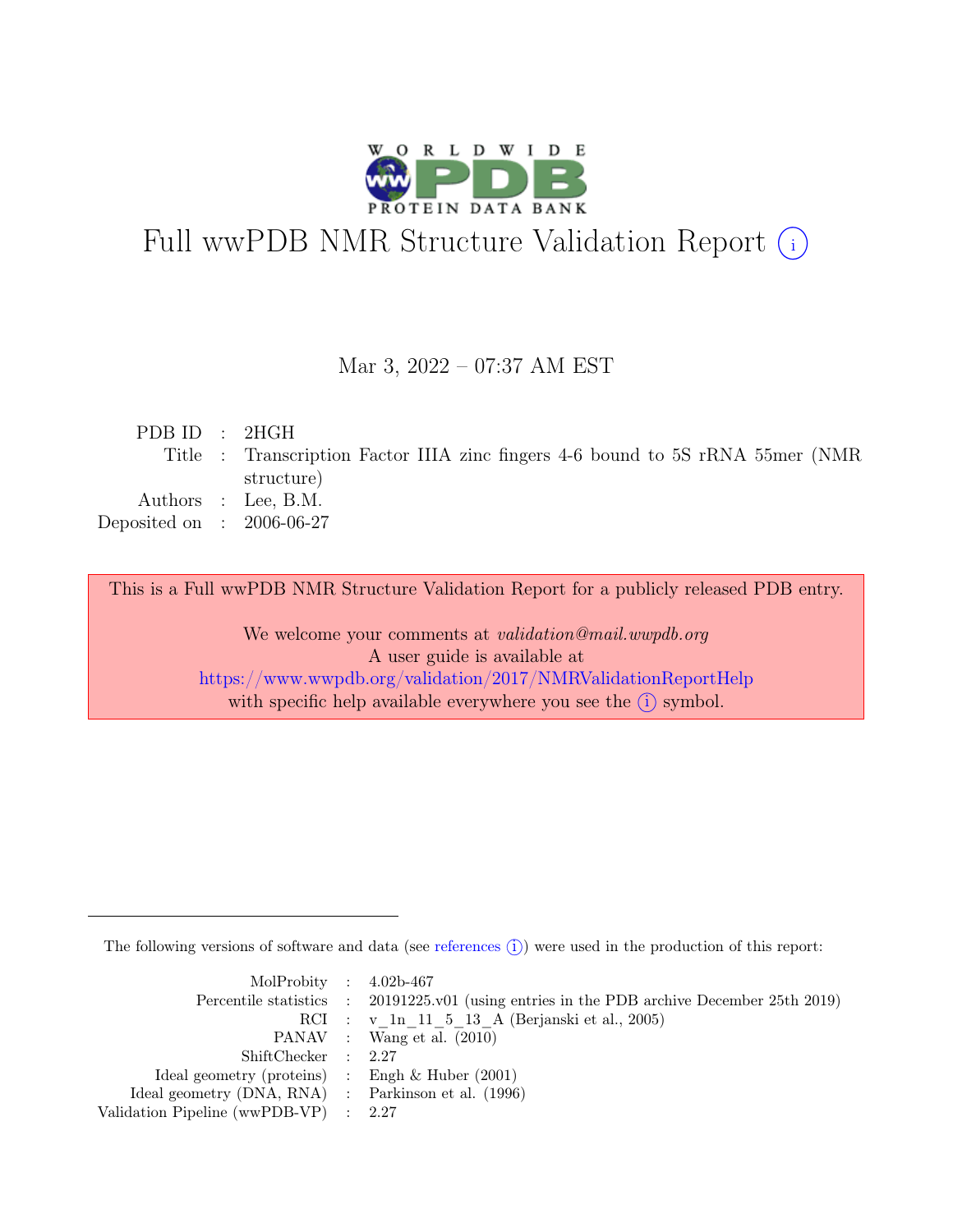# 1 Overall quality at a glance  $(i)$

The following experimental techniques were used to determine the structure: SOLUTION NMR

The overall completeness of chemical shifts assignment was not calculated.

Percentile scores (ranging between 0-100) for global validation metrics of the entry are shown in the following graphic. The table shows the number of entries on which the scores are based.



| Metric.               | Whole archive<br>$(\#Entries)$ | NMR archive<br>$(\#Entries)$ |
|-----------------------|--------------------------------|------------------------------|
| Clashscore            | 158937                         | 12864                        |
| Ramachandran outliers | 154571                         | 11451                        |
| Sidechain outliers    | 154315                         | 11428                        |
| RNA backbone          | 4643                           | 676                          |

The table below summarises the geometric issues observed across the polymeric chains and their fit to the experimental data. The red, orange, yellow and green segments indicate the fraction of residues that contain outliers for  $>=3, 2, 1$  and 0 types of geometric quality criteria. A cyan segment indicates the fraction of residues that are not part of the well-defined cores, and a grey segment represents the fraction of residues that are not modelled. The numeric value for each fraction is indicated below the corresponding segment, with a dot representing fractions  $\epsilon = 5\%$ 

| Mol | $Chain$ Length | Quality of chain |     |                  |
|-----|----------------|------------------|-----|------------------|
|     | 55             | 25%<br>69%       |     | 5%               |
|     | $\circ$        | 84%              | 13% | $\bullet\bullet$ |

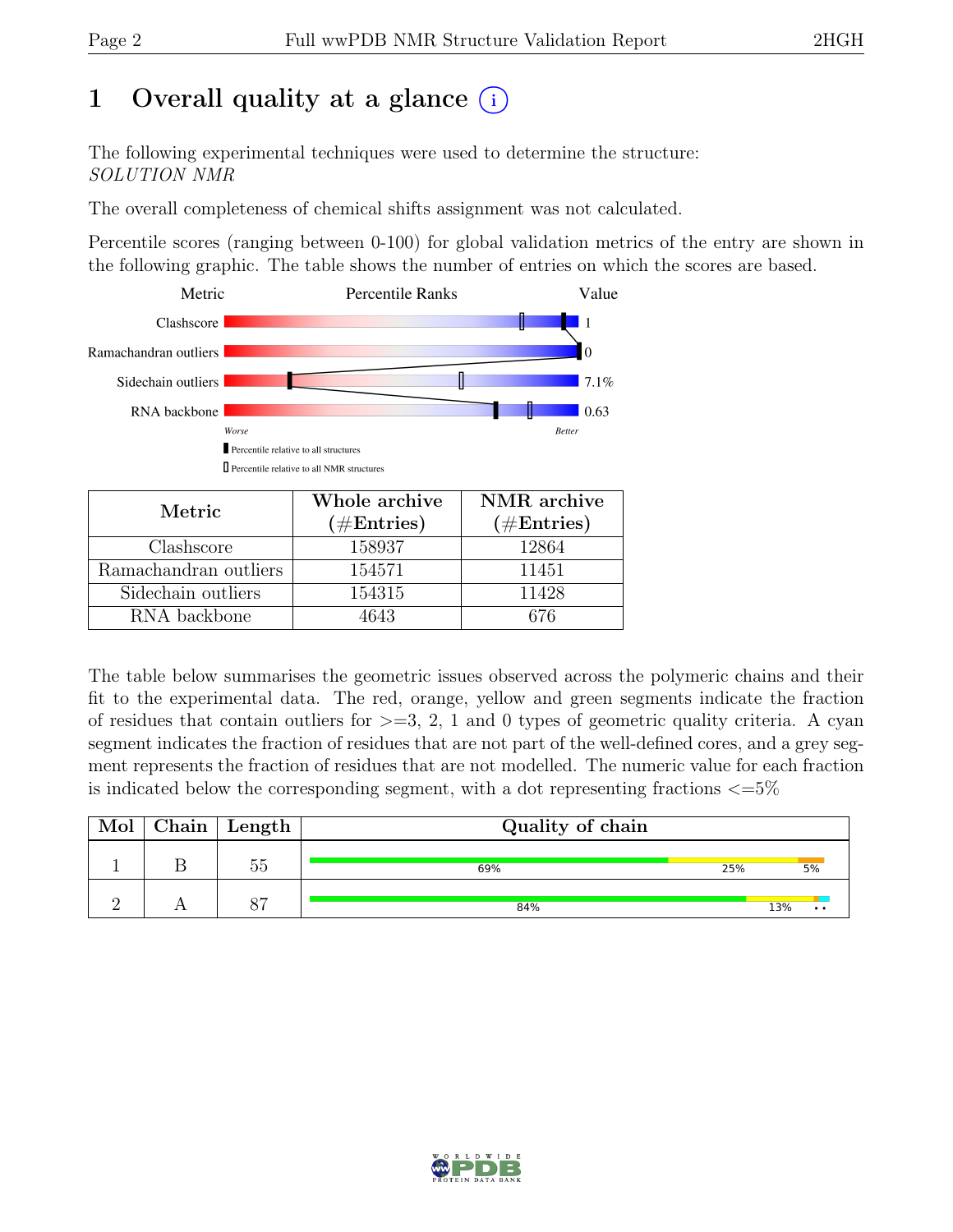# 2 Ensemble composition and analysis  $(i)$

This entry contains 20 models. Model 3 is the overall representative, medoid model (most similar to other models). The authors have identified model 1 as representative, based on the following criterion: lowest energy.

The following residues are included in the computation of the global validation metrics.

| Well-defined (core) protein residues |                                           |                                        |  |  |  |
|--------------------------------------|-------------------------------------------|----------------------------------------|--|--|--|
|                                      | Well-defined core   Residue range (total) | $ $ Backbone RMSD $(A)$   Medoid model |  |  |  |
|                                      | A:104-A:188 $(85)$                        | $0.21\,$                               |  |  |  |

Ill-defined regions of proteins are excluded from the global statistics.

Ligands and non-protein polymers are included in the analysis.

The models can be grouped into 3 clusters. No single-model clusters were found.

| Cluster number | Models                           |
|----------------|----------------------------------|
|                | 2, 4, 5, 7, 8, 9, 13, 16, 17, 20 |
|                | 1, 6, 10, 11, 14, 18, 19         |
|                | 3. 12. 15                        |

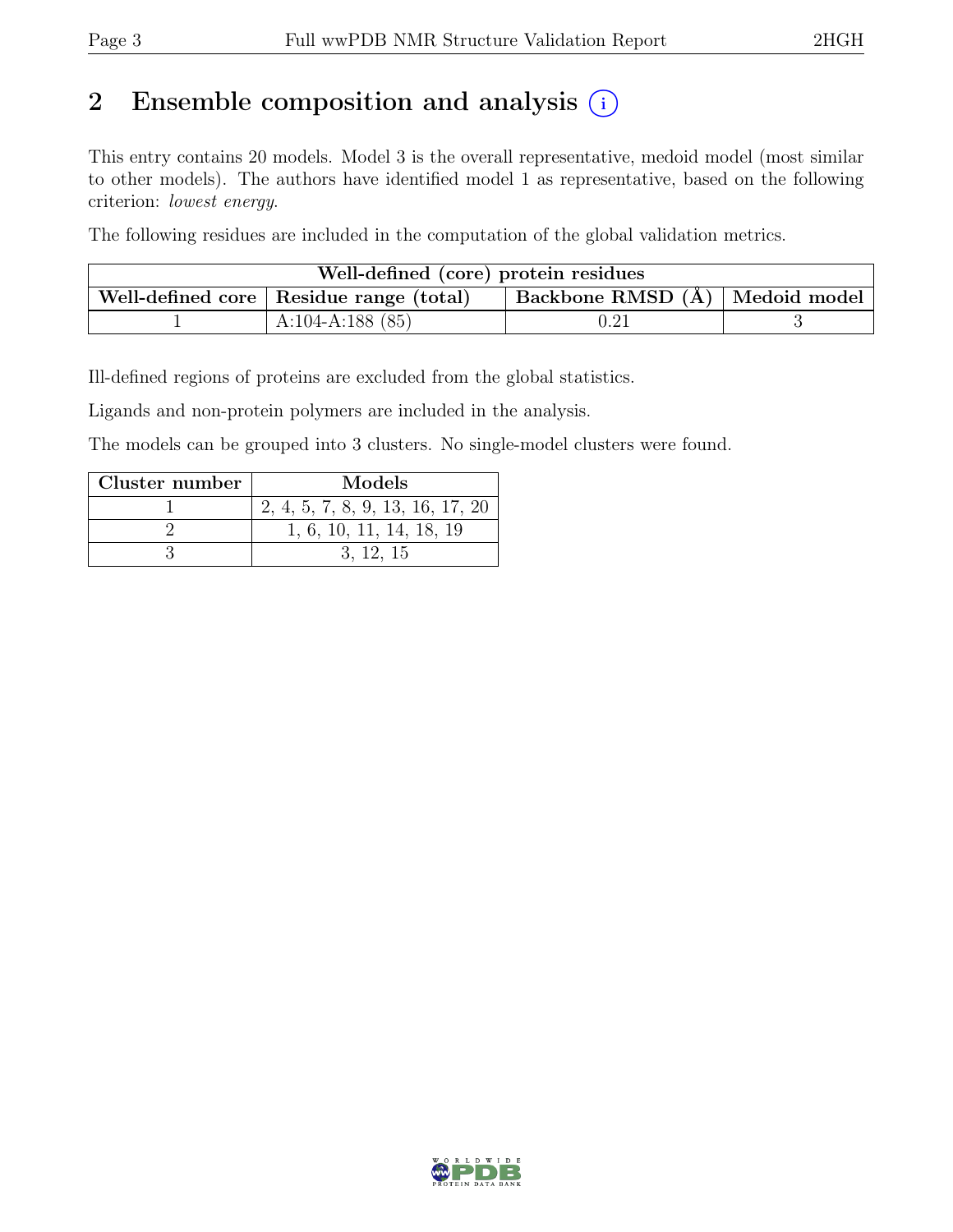# 3 Entry composition (i)

There are 3 unique types of molecules in this entry. The entry contains 3166 atoms, of which 1276 are hydrogens and 0 are deuteriums.

• Molecule 1 is a RNA chain called 55-MER.

| Mol | Chain Residues |       | $\rm{Atoms}$ |     |     | <b>Trace</b> |    |  |
|-----|----------------|-------|--------------|-----|-----|--------------|----|--|
|     |                | Total |              | Н   |     |              |    |  |
|     | 55             | 1758  | 520          | 591 | 201 | 391          | 55 |  |

• Molecule 2 is a protein called Transcription factor IIIA.

| Mol | Chain   Residues |                | $\rm{Atoms}$ |     |     |     | Trace |  |
|-----|------------------|----------------|--------------|-----|-----|-----|-------|--|
|     | $\circ$          | $_{\rm Total}$ |              |     |     |     |       |  |
|     | Ο.               | 1405           | 455          | 685 | 133 | 124 |       |  |

There is a discrepancy between the modelled and reference sequences:

|     | Chain   Residue   Modelled   Actual |        | Comment                            | Reference |
|-----|-------------------------------------|--------|------------------------------------|-----------|
| 104 | MET                                 | $\sim$ | initiating methionine   UNP P03001 |           |

• Molecule 3 is ZINC ION (three-letter code: ZN) (formula: Zn).

|  | Mol   Chain   Residues | <b>Atoms</b> |
|--|------------------------|--------------|
|  |                        | Total<br>7m  |
|  |                        |              |

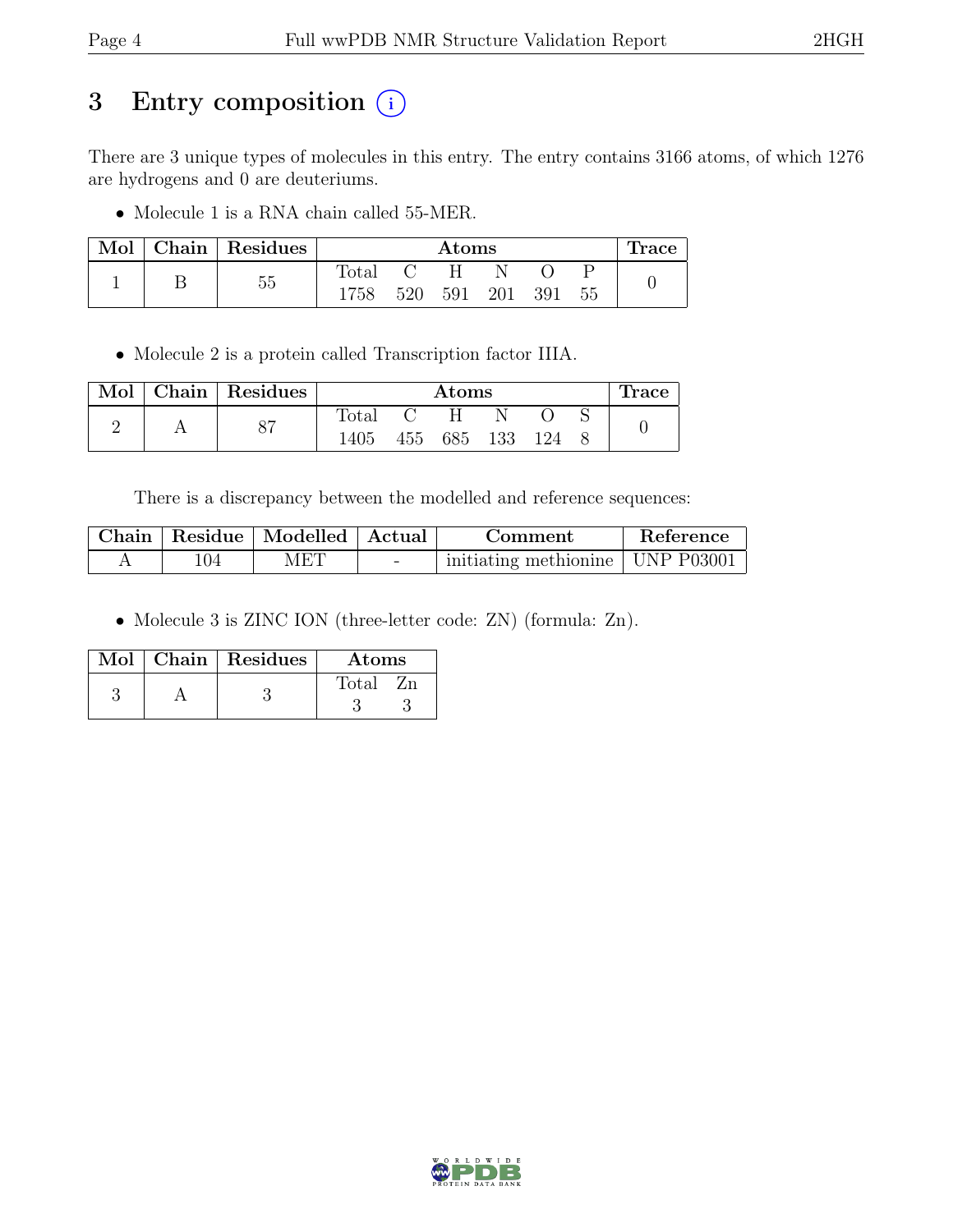# 4 Residue-property plots (i)

## <span id="page-4-0"></span>4.1 Average score per residue in the NMR ensemble

These plots are provided for all protein, RNA, DNA and oligosaccharide chains in the entry. The first graphic is the same as shown in the summary in section 1 of this report. The second graphic shows the sequence where residues are colour-coded according to the number of geometric quality criteria for which they contain at least one outlier:  $green = 0$ ,  $yellow = 1$ ,  $orange = 2$  and  $red =$ 3 or more. Stretches of 2 or more consecutive residues without any outliers are shown as green connectors. Residues which are classified as ill-defined in the NMR ensemble, are shown in cyan with an underline colour-coded according to the previous scheme. Residues which were present in the experimental sample, but not modelled in the final structure are shown in grey.

• Molecule 1: 55-MER



## 4.2 Scores per residue for each member of the ensemble

Colouring as in section [4.1](#page-4-0) above.

### 4.2.1 Score per residue for model 1



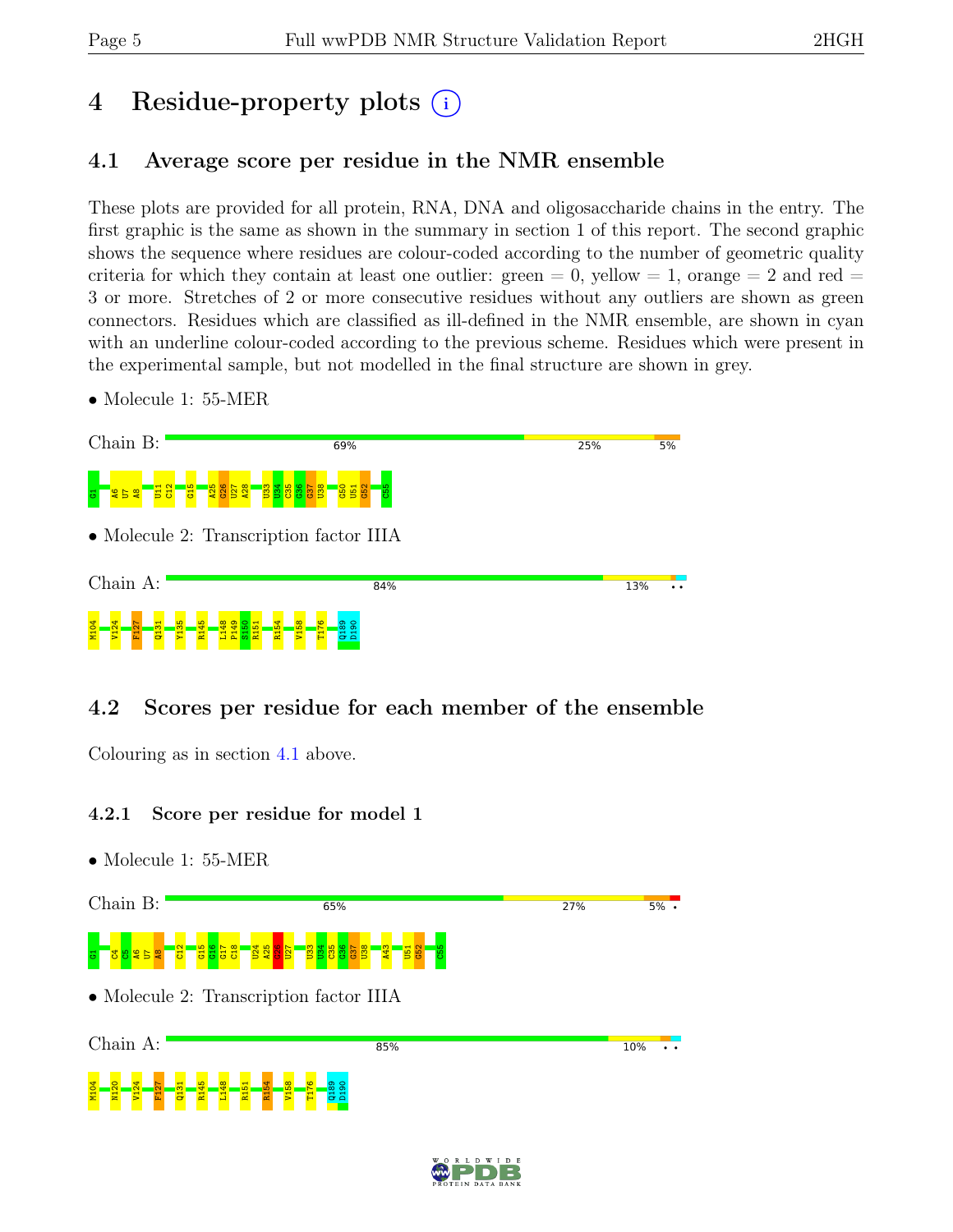M104<br>M105 <mark>V12</mark><br>M105 V127

Q131 Y135 R145 L148 P149  $\frac{150}{2}$ R151 R154 V158 K175 T176  $\frac{8}{18}$ D190

#### 4.2.2 Score per residue for model 2

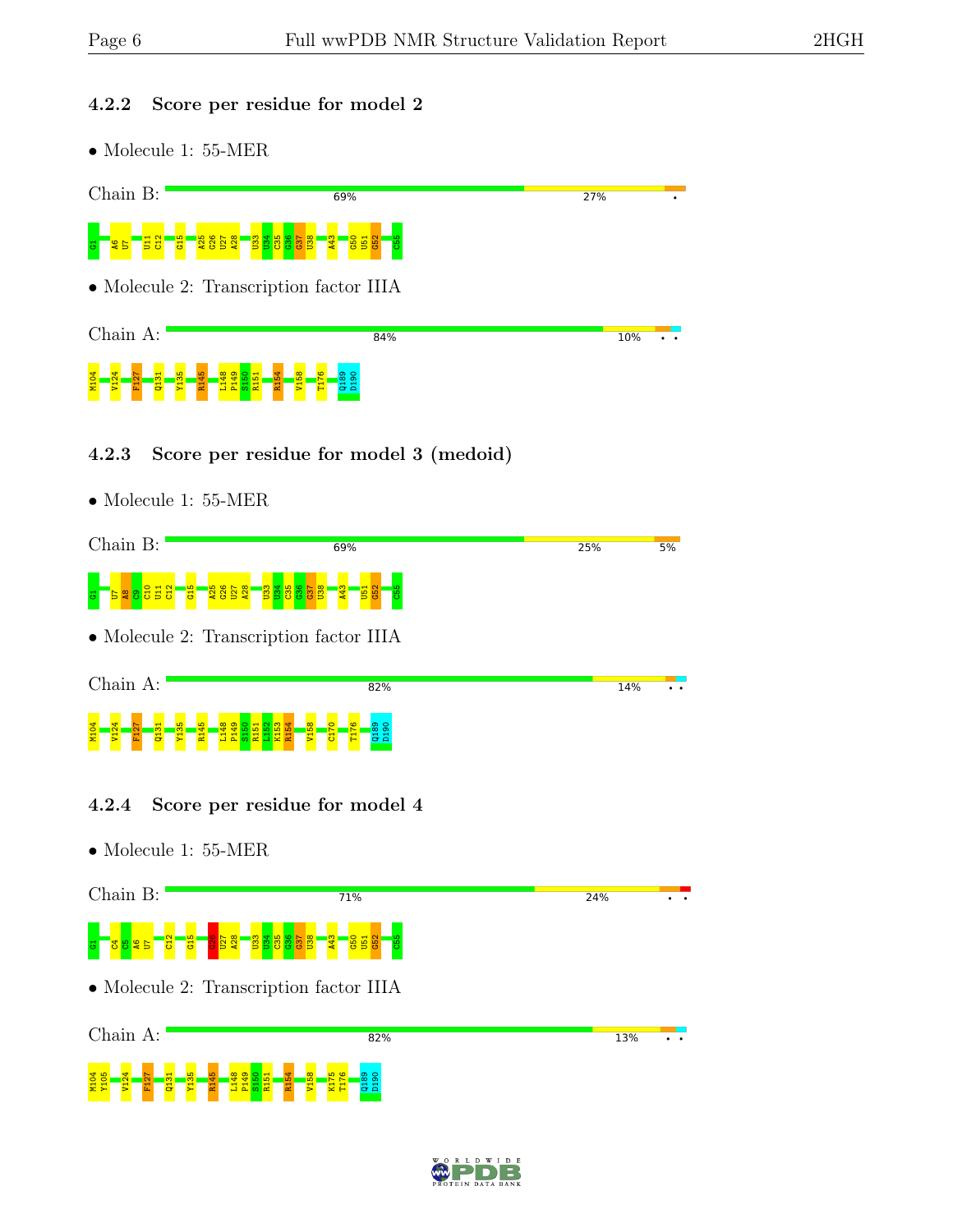#### 4.2.5 Score per residue for model 5



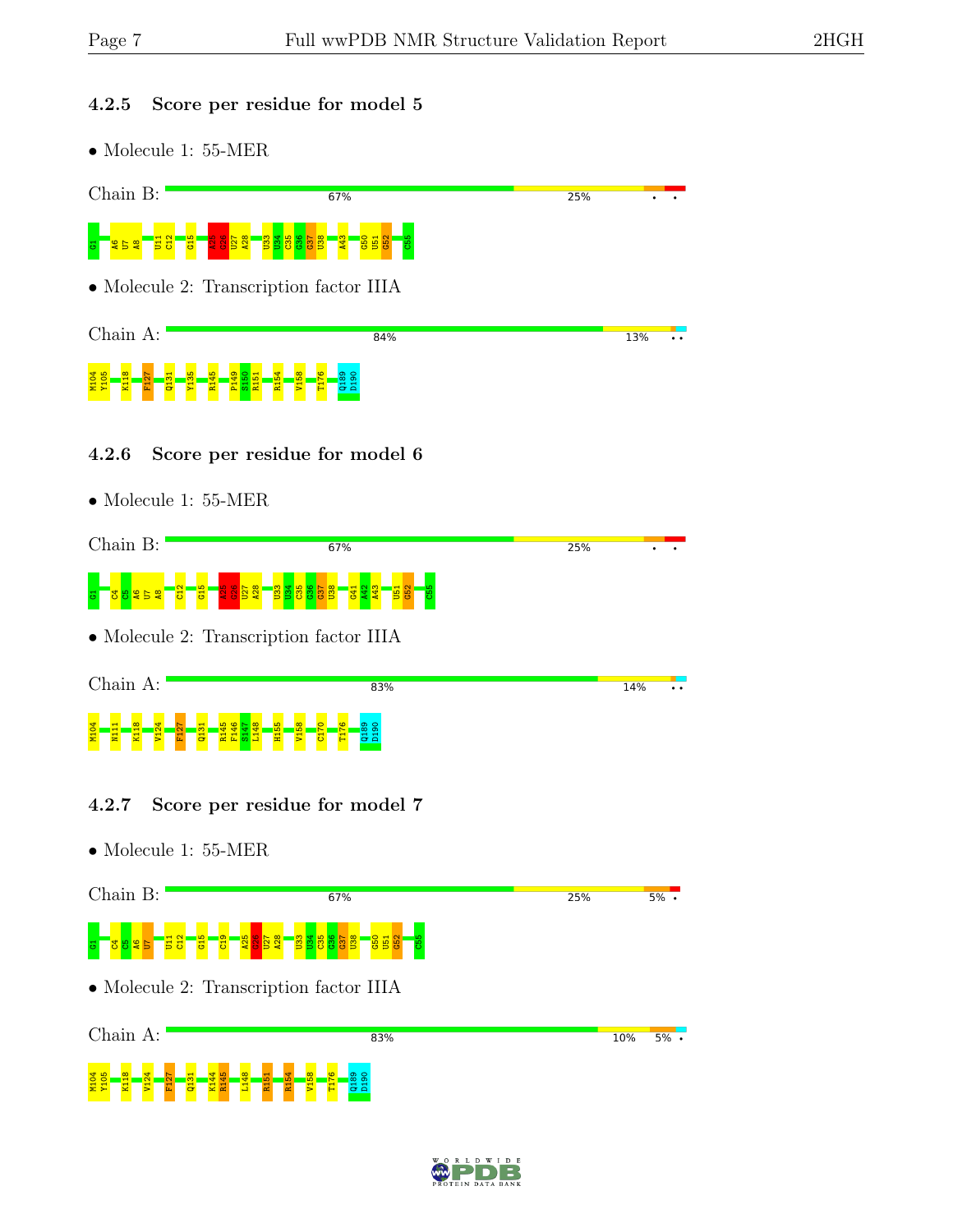#### 4.2.8 Score per residue for model 8

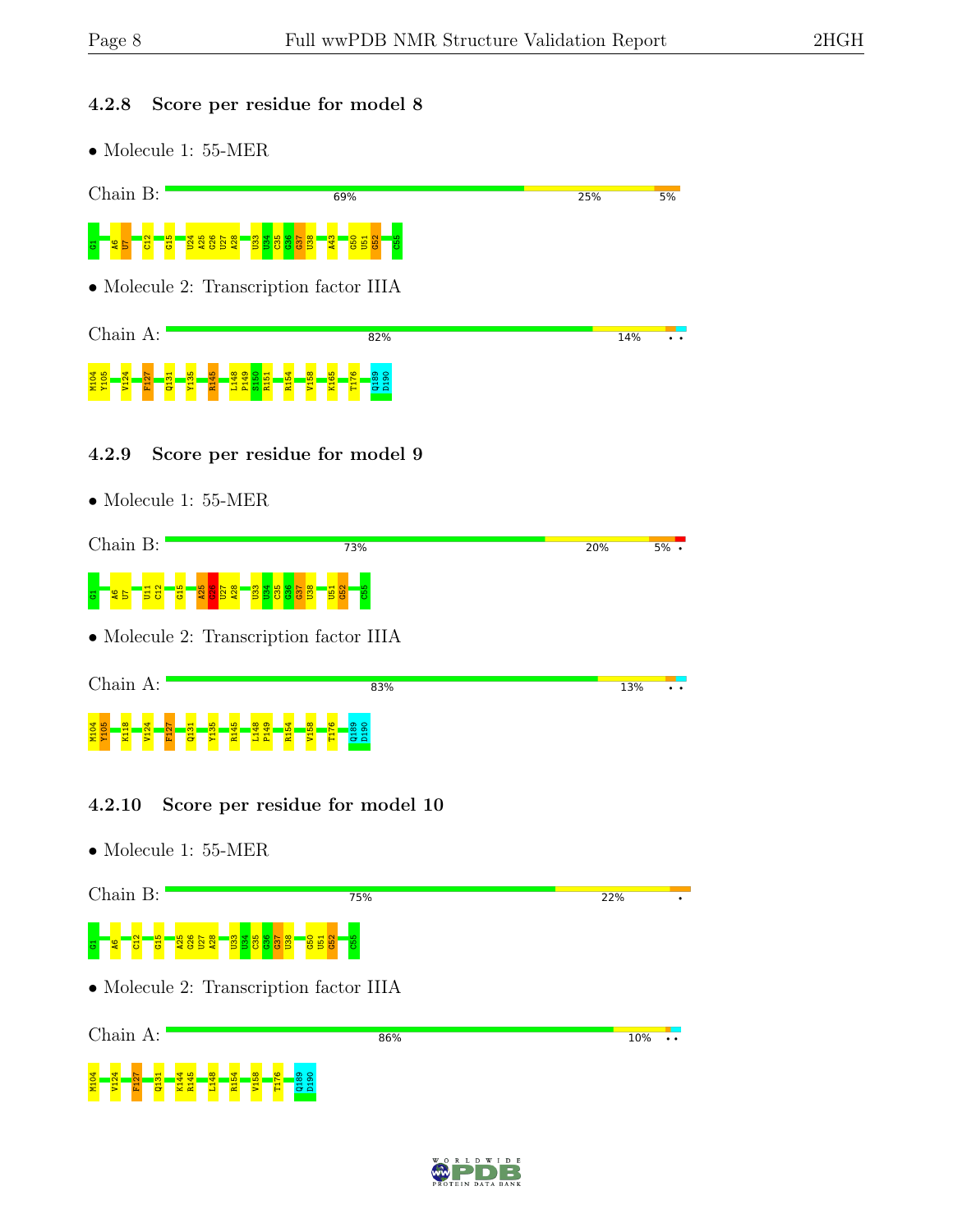#### 4.2.11 Score per residue for model 11



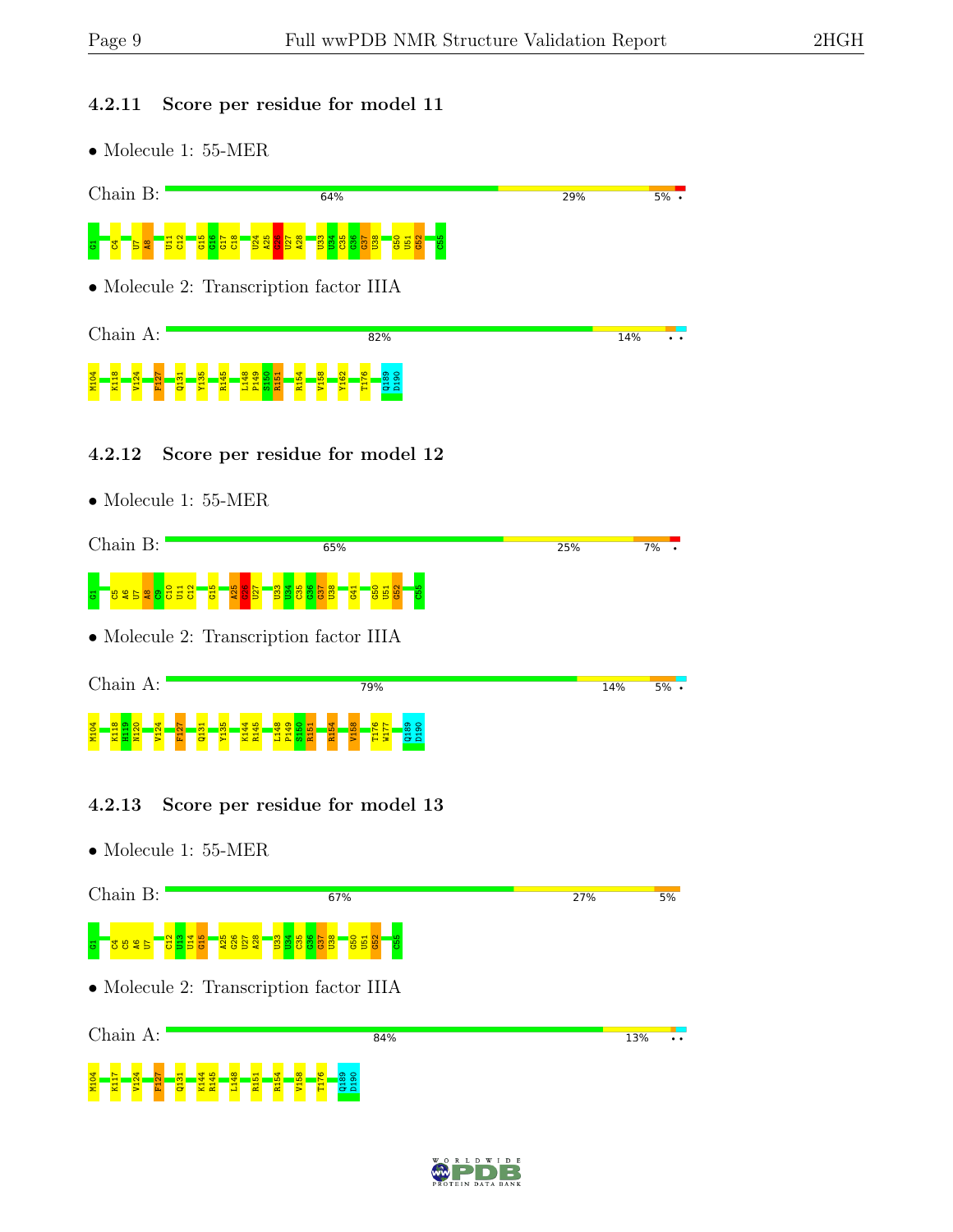<u> 중 - 중 - 윤 - 중</u><br>중 - 중 - 윤 - 중 -

Y135 R145 L148 P149  $\frac{150}{1}$ R151 R154 V158 T176  $\frac{189}{2}$ D190

#### 4.2.14 Score per residue for model 14

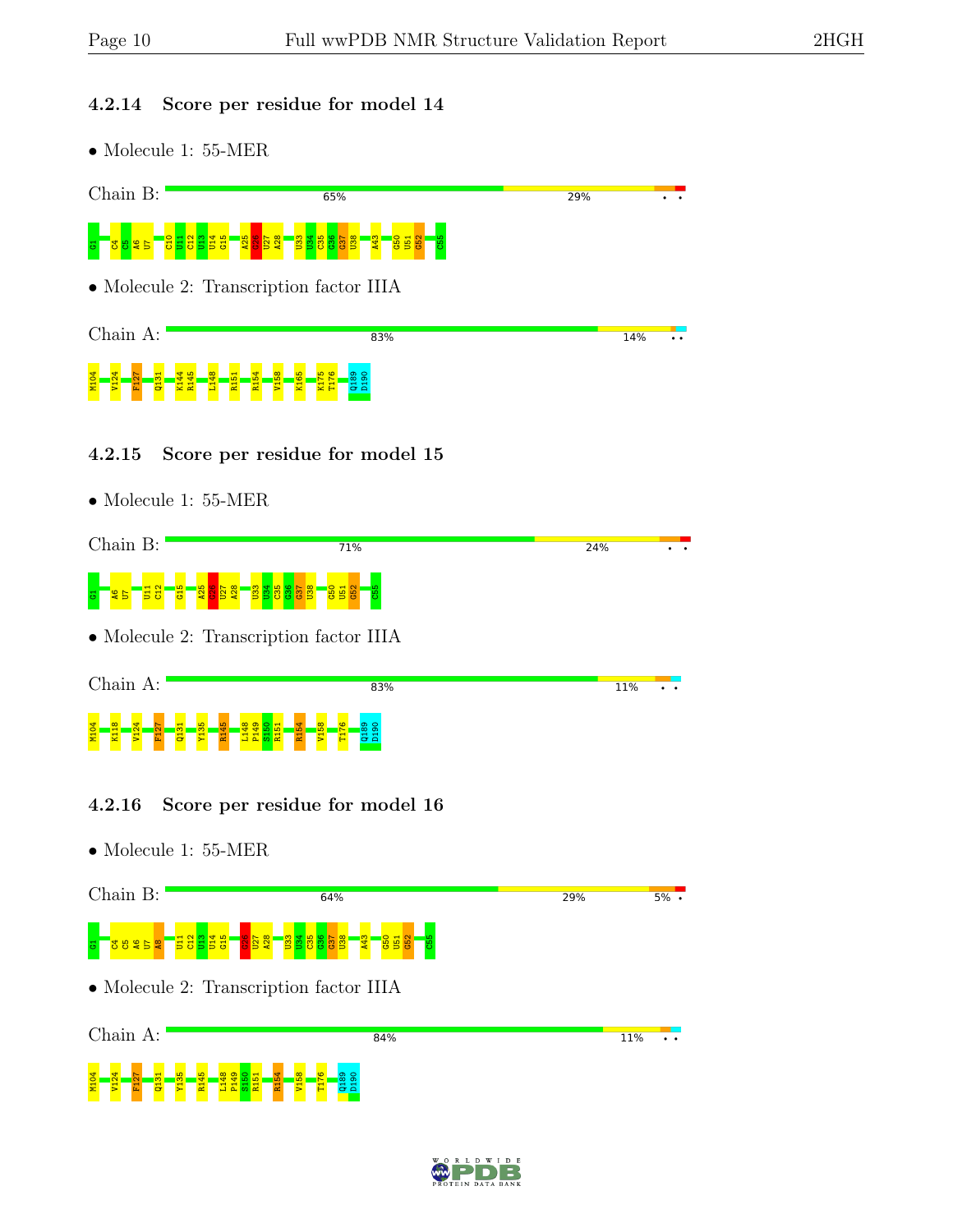#### 4.2.17 Score per residue for model 17

• Molecule 1: 55-MER



4.2.19 Score per residue for model 19



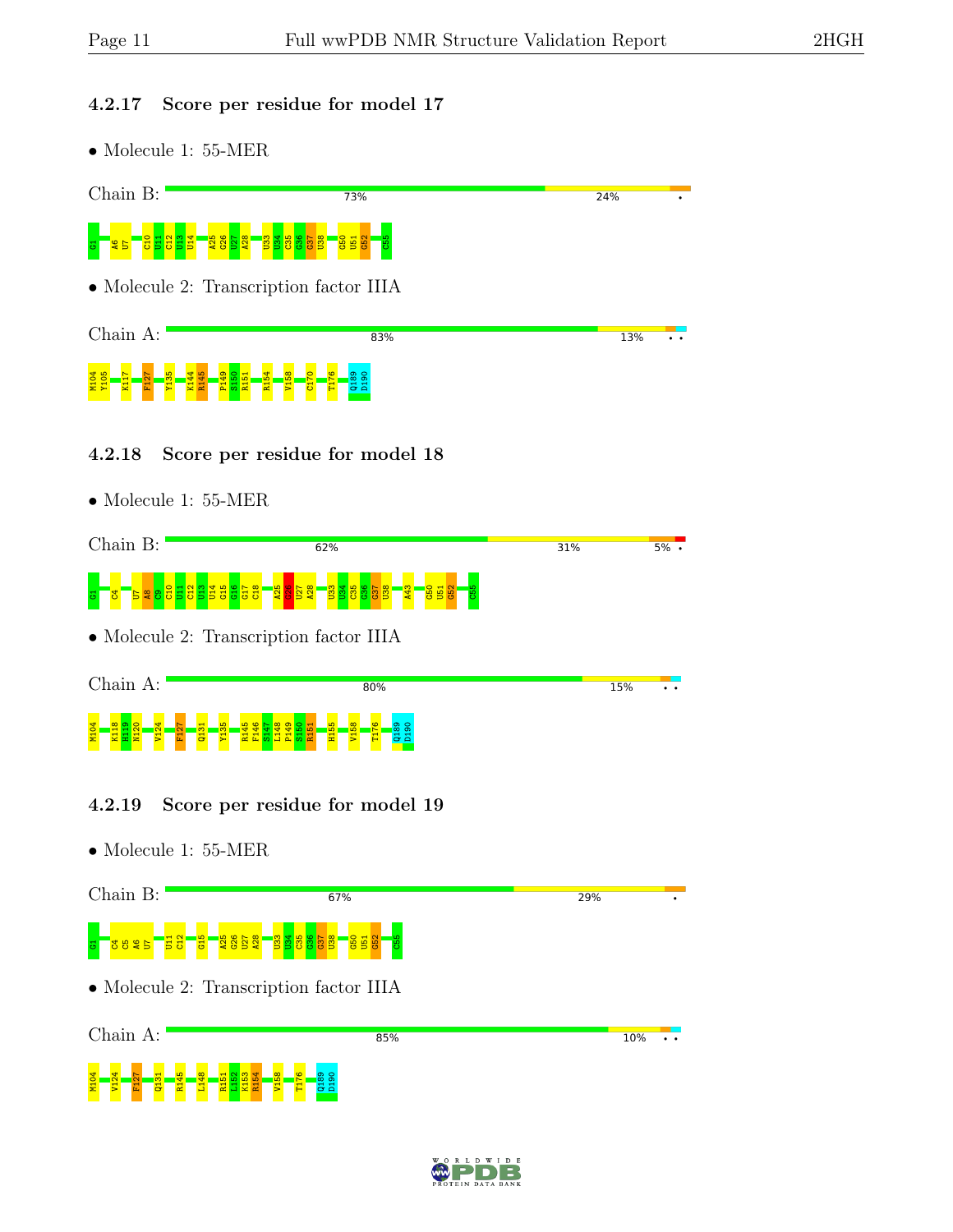### 4.2.20 Score per residue for model 20

 $\bullet$  Molecule 1: 55-MER



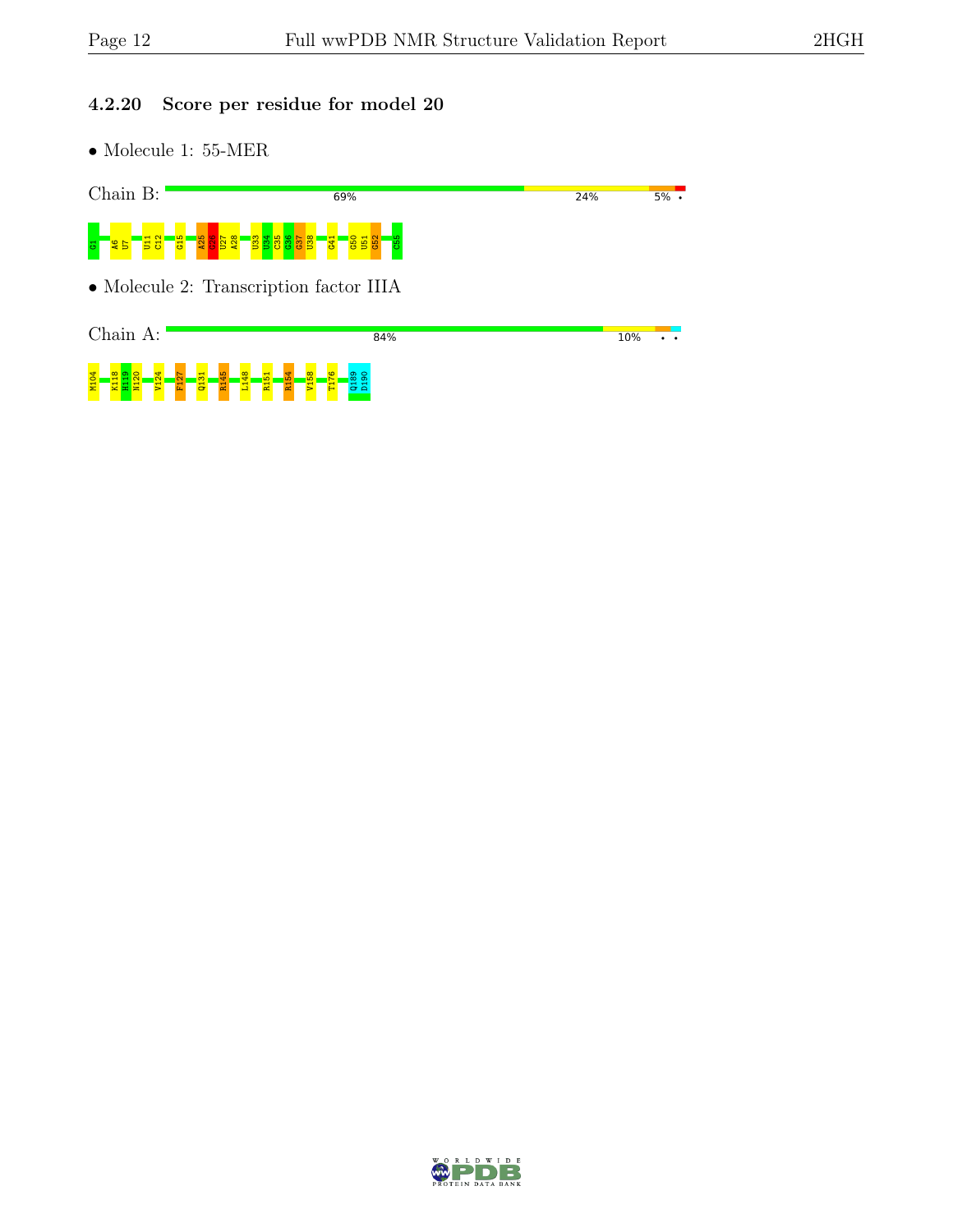# 5 Refinement protocol and experimental data overview  $\odot$

The models were refined using the following method: torsion angle dynamics, molecular dynamics, generalized Born solvation model.

Of the 200 calculated structures, 20 were deposited, based on the following criterion: structures with the lowest energy.

The following table shows the software used for structure solution, optimisation and refinement.

| Software name   Classification |                                        | <b>Version</b> |
|--------------------------------|----------------------------------------|----------------|
| DYANA                          | structure solution $\vert 1.5 \rangle$ |                |
| Amber                          | refinement                             |                |

No chemical shift data was provided.

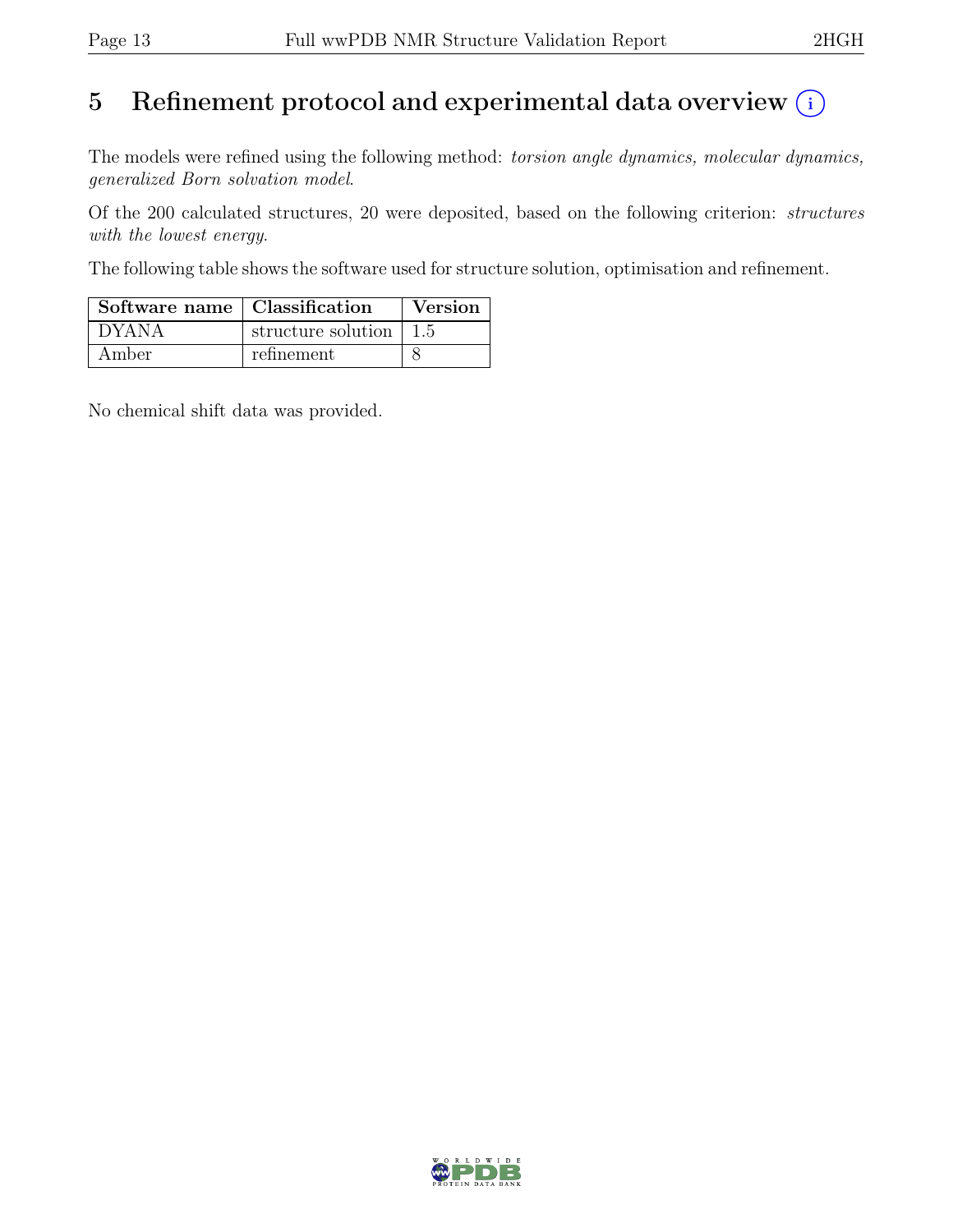# 6 Model quality  $(i)$

## 6.1 Standard geometry  $(i)$

Bond lengths and bond angles in the following residue types are not validated in this section: ZN

The Z score for a bond length (or angle) is the number of standard deviations the observed value is removed from the expected value. A bond length (or angle) with  $|Z| > 5$  is considered an outlier worth inspection. RMSZ is the (average) root-mean-square of all Z scores of the bond lengths (or angles).

| Mol<br>Chain |     |                 | Bond lengths                       | Bond angles     |                                |  |
|--------------|-----|-----------------|------------------------------------|-----------------|--------------------------------|--|
|              |     | <b>RMSZ</b>     | #Z>5                               | RMSZ            | #Z>5                           |  |
|              |     | $1.31 \pm 0.00$ | $0\pm 0/1301$ ( $0.0\pm 0.0\%$ )   | $1.31 \pm 0.01$ | $6\pm1/2025$ ( $0.3\pm0.1\%$ ) |  |
| - 2          |     | $0.79 \pm 0.00$ | $0 \pm 0/727$<br>$(0.0 \pm 0.0\%)$ | $1.00 \pm 0.02$ | $0.6\pm 0.1\%)$<br>$6\pm1/977$ |  |
|              | All | 1.15            | $0.0\%$<br>0/40560                 | 1.21            | $0.4\%$<br>231/60040           |  |

Chiral center outliers are detected by calculating the chiral volume of a chiral center and verifying if the center is modelled as a planar moiety or with the opposite hand. A planarity outlier is detected by checking planarity of atoms in a peptide group, atoms in a mainchain group or atoms of a sidechain that are expected to be planar.

| Mol | Chain | Chirality     | Planarity      |
|-----|-------|---------------|----------------|
|     |       | $0.0 \pm 0.0$ | $11.4 \pm 1.6$ |
|     |       | $0.0 \pm 0.0$ | $0.8 \pm 0.8$  |
| ΑH  | 4 11  |               | 246            |

There are no bond-length outliers.

All unique angle outliers are listed below. They are sorted according to the Z-score of the worst occurrence in the ensemble.

| Mol            | Chain | Res |             | Atoms                 | Z       | Observed $(°)$ | Ideal $(°)$ | Models         |                |
|----------------|-------|-----|-------------|-----------------------|---------|----------------|-------------|----------------|----------------|
|                |       |     | <b>Type</b> |                       |         |                |             | Worst          | Total          |
| $\overline{2}$ | A     | 154 | $\rm{ARG}$  | NE-CZ-NH1             | 8.07    | 124.34         | 120.30      | 12             | 18             |
| $\overline{2}$ | A     | 151 | $\rm{ARG}$  | NE-CZ-NH1             | 8.00    | 124.30         | 120.30      | 7              | 15             |
|                | B     | 25  | А           | $C3'-C2'-C1'$         | $-7.96$ | 95.13          | 101.50      | 8              | 16             |
|                | B     | 6   | A           | $O4'$ -C4'-C3'        | 6.72    | 111.48         | 106.10      | $\overline{2}$ | 16             |
| $\overline{2}$ | A     | 151 | $\rm{ARG}$  | NE-CZ-NH <sub>2</sub> | $-6.66$ | 116.97         | 120.30      | 20             | 7              |
| $\overline{2}$ | A     | 145 | $\rm{ARG}$  | NE-CZ-NH1             | 6.64    | 123.62         | 120.30      | 5              | 17             |
|                | B     | 26  | G           | $C5'-C4'-O4'$         | 6.59    | 117.01         | 109.10      | 15             | $\overline{5}$ |
| 2              | A     | 158 | VAL         | $CG1-CB-CG2$          | $-6.30$ | 100.82         | 110.90      | 15             | 20             |
| 2              | A     | 154 | ARG         | NE-CZ-NH <sub>2</sub> | $-6.04$ | 117.28         | 120.30      | 9              | 6              |
|                | Β     | 26  | G           | $O4'$ -C1'-C2'        | $-5.94$ | 99.86          | 105.80      | 4              | 7              |

Continued on next page...

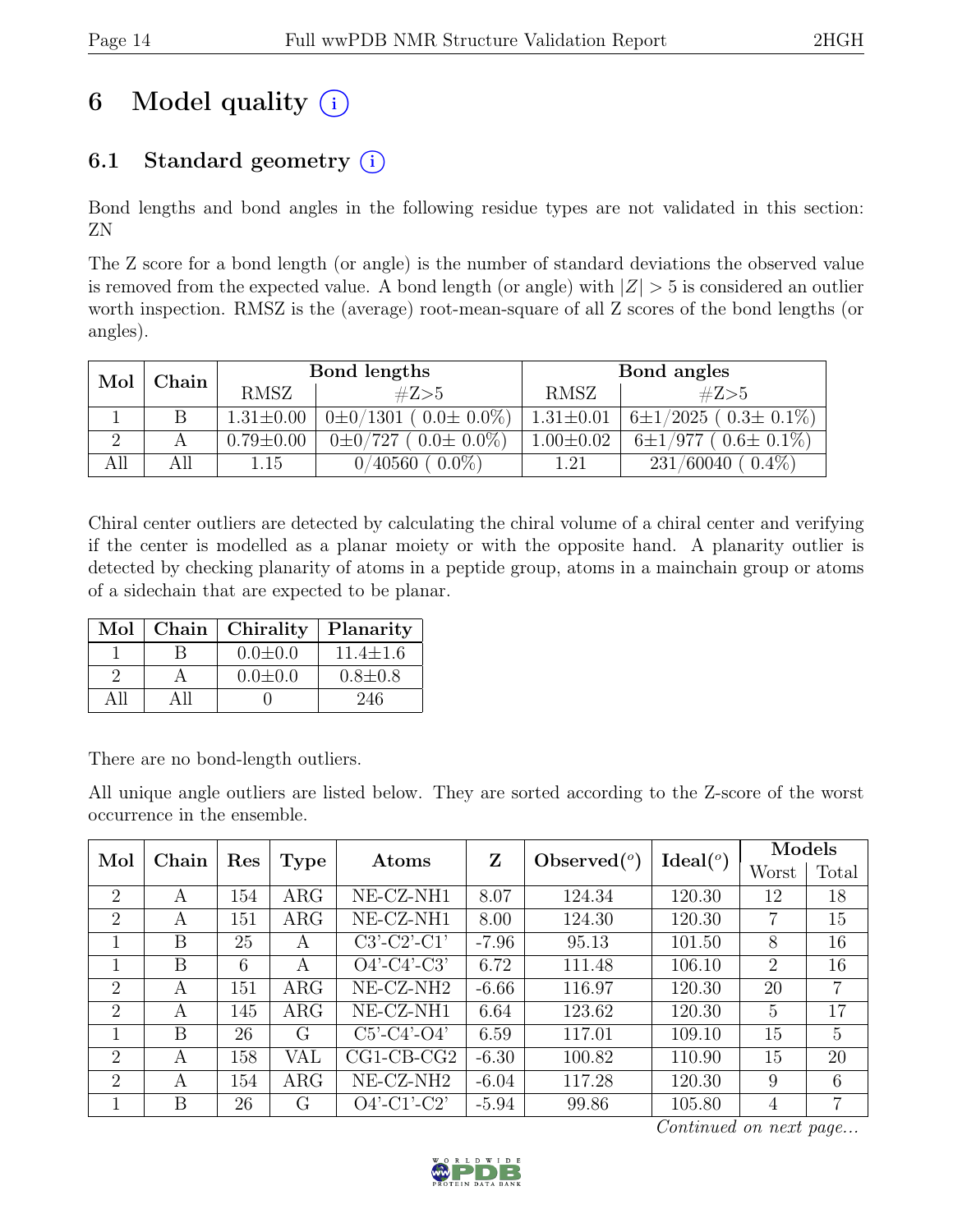|                | $\sim$ onlinearly from previous page |                |                |                       |              |                |                  |                 | Models         |  |
|----------------|--------------------------------------|----------------|----------------|-----------------------|--------------|----------------|------------------|-----------------|----------------|--|
| Mol            | Chain                                | Res            | <b>Type</b>    | Atoms                 | $\mathbf{Z}$ | Observed $(°)$ | Ideal $(^\circ)$ | Worst           | Total          |  |
| $\mathbf{1}$   | B                                    | 8              | A              | $C3'-C2'-C1'$         | $-5.86$      | 96.81          | 101.50           | 11              | 8              |  |
| $\mathbf{1}$   | B                                    | 15             | G              | $C5'-C4'-O4'$         | 5.82         | 116.09         | 109.10           | 13              | $\mathbf 1$    |  |
| $\overline{2}$ | A                                    | 105            | <b>TYR</b>     | $CB-CG-CD2$           | $-5.80$      | 117.52         | 121.00           | 9               | 6              |  |
| 1              | B                                    | 37             | G              | $C4'-C3'-C2'$         | $-5.73$      | 96.87          | 102.60           | 15              | 20             |  |
| $\overline{2}$ | A                                    | 127            | PHE            | $CB-CG-CD2$           | $-5.67$      | 116.83         | 120.80           | 18              | 19             |  |
| $\overline{2}$ | A                                    | 162            | <b>TYR</b>     | $CB-CG-CD1$           | $-5.42$      | 117.75         | 121.00           | 11              | $\mathbf{1}$   |  |
| $\mathbf{1}$   | B                                    | 15             | G              | $C5'-C4'-C3'$         | $-5.40$      | 107.36         | 116.00           | 14              | $\overline{2}$ |  |
| $\mathbf{1}$   | B                                    | 19             | $\mathcal{C}$  | $C5'-C4'-O4'$         | 5.40         | 115.58         | 109.10           | $\overline{7}$  | 1              |  |
| $\mathbf{1}$   | B                                    | $\overline{7}$ | U              | $O4'$ -C4'-C3'        | 5.36         | 110.38         | 106.10           | $\overline{7}$  | $\overline{2}$ |  |
| $\mathbf{1}$   | B                                    | 38             | $\overline{U}$ | $C5'-C4'-O4'$         | 5.28         | 115.44         | 109.10           | 16              | 20             |  |
| $\mathbf{1}$   | B                                    | 26             | G              | $C5'-C4'-C3'$         | $-5.27$      | 107.57         | 116.00           | 16              | 3              |  |
| $\mathbf{1}$   | B                                    | 11             | $\overline{U}$ | $C5'-C4'-O4'$         | 5.25         | 115.40         | 109.10           | $5\overline{)}$ | 11             |  |
| $\mathbf{1}$   | B                                    | 26             | G              | $C3'-C2'-C1'$         | $-5.23$      | 97.32          | 101.50           | 6               | 3              |  |
| $\overline{2}$ | A                                    | 127            | PHE            | $CB-CG-CD1$           | 5.13         | 124.39         | 120.80           | 20              | $\overline{4}$ |  |
| $\mathbf{1}$   | B                                    | 24             | $\overline{U}$ | $C5'-C4'-O4'$         | 5.04         | 115.15         | 109.10           | 11              | 1              |  |
| $\overline{2}$ | A                                    | 145            | $\rm{ARG}$     | NE-CZ-NH <sub>2</sub> | $-5.04$      | 117.78         | 120.30           | 11              | $\mathbf{1}$   |  |
| 1              | B                                    | 25             | А              | $C1'-O4'-C4'$         | $-5.01$      | 105.89         | 109.90           | 8               | 1              |  |

Continued from previous page.

There are no chirality outliers.

All unique planar outliers are listed below. They are sorted by the frequency of occurrence in the ensemble.

| Mol            | Chain | Res            | <b>Type</b>    | Group     | Models (Total) |
|----------------|-------|----------------|----------------|-----------|----------------|
| $\mathbf 1$    | Β     | 33             | U              | Sidechain | 20             |
| $\overline{1}$ | B     | 35             | $\overline{C}$ | Sidechain | 20             |
| $\mathbf{1}$   | B     | 37             | G              | Sidechain | 20             |
| $\mathbf{1}$   | B     | 51             | U              | Sidechain | $20\,$         |
| $\mathbf{1}$   | Β     | 52             | G              | Sidechain | 20             |
| $\mathbf{1}$   | B     | $\overline{7}$ | U              | Sidechain | 19             |
| $\mathbf{1}$   | B     | 27             | U              | Sidechain | 19             |
| $\overline{1}$ | B     | 28             | А              | Sidechain | 18             |
| $\mathbf{1}$   | B     | $50\,$         | G              | Sidechain | 16             |
| $\mathbf{1}$   | B     | 26             | G              | Sidechain | 13             |
| $\mathbf{1}$   | B     | $\overline{4}$ | $\rm C$        | Sidechain | 10             |
| $\mathbf{1}$   | B     | 43             | А              | Sidechain | 10             |
| $\overline{2}$ | Α     | 145            | $\rm{ARG}$     | Sidechain | 10             |
| $\mathbf{1}$   | B     | 8              | Α              | Sidechain | 6              |
| $\overline{2}$ | Α     | 154            | $\rm{ARG}$     | Sidechain | 6              |
| $\mathbf{1}$   | B     | 10             | $\overline{C}$ | Sidechain | 5              |
| $\mathbf{1}$   | B     | 25             | Α              | Sidechain | $\overline{4}$ |
| $\overline{1}$ | B     | 41             | G              | Sidechain | 3              |

Continued on next page...

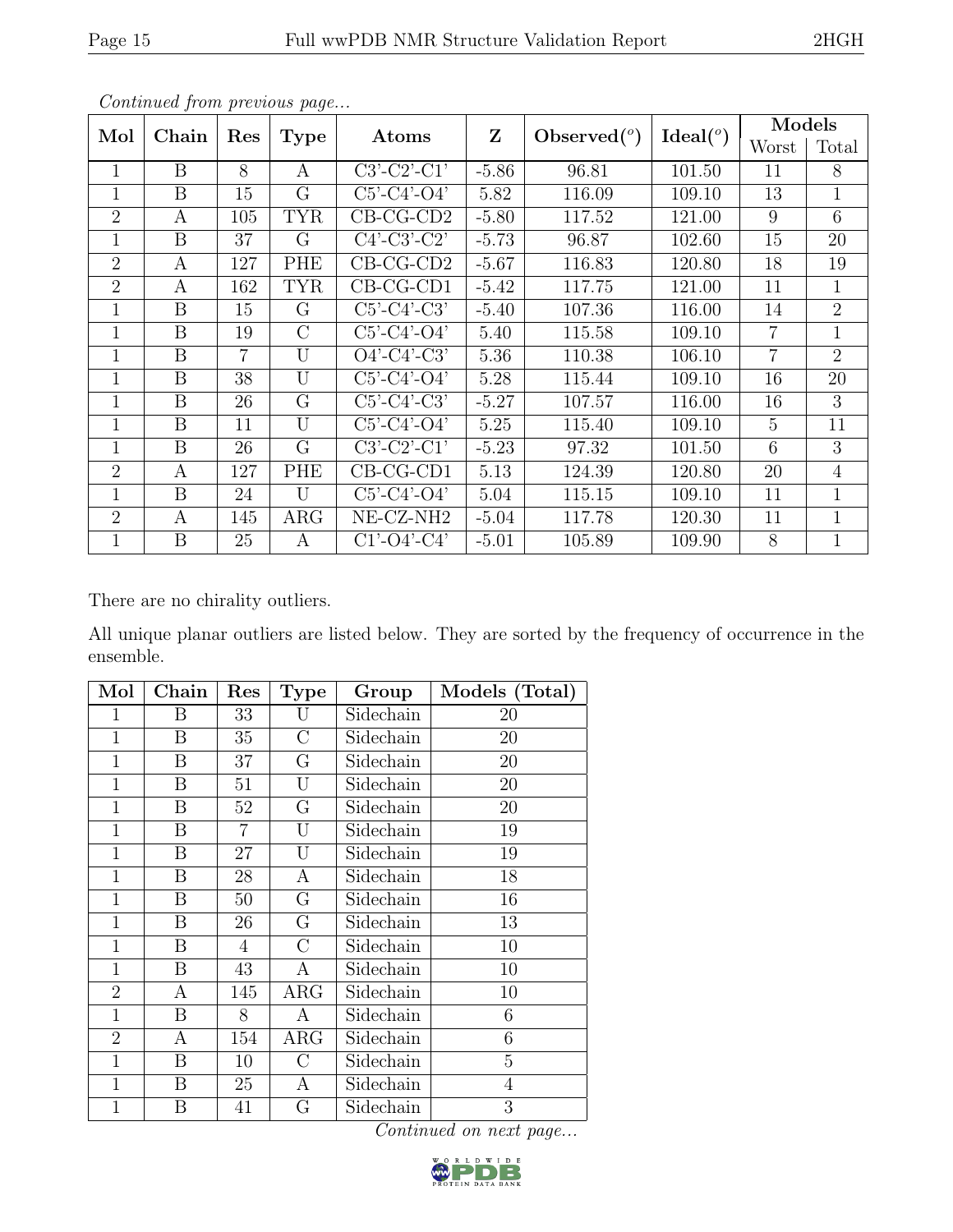| $Mol$   Chain |     | Res   Type | Group     | Models (Total) |  |  |
|---------------|-----|------------|-----------|----------------|--|--|
|               |     |            | Sidechain |                |  |  |
|               | 24  |            | Sidechain |                |  |  |
|               | 105 | TYR.       | Sidechain |                |  |  |
|               |     |            | Sidechain |                |  |  |

Continued from previous page...

## 6.2 Too-close contacts  $(i)$

In the following table, the Non-H and H(model) columns list the number of non-hydrogen atoms and hydrogen atoms in each chain respectively. The H(added) column lists the number of hydrogen atoms added and optimized by MolProbity. The Clashes column lists the number of clashes averaged over the ensemble.

| Mol  | Chain |       | $\mid$ Non-H $\mid$ H(model) | H(added) | Clashes |
|------|-------|-------|------------------------------|----------|---------|
|      |       | 1167  | 591                          | 592      |         |
|      |       | 703   | 373                          |          |         |
| וו ג |       | 37460 | 25280                        | 25260    |         |

The all-atom clashscore is defined as the number of clashes found per 1000 atoms (including hydrogen atoms). The all-atom clashscore for this structure is 1.

| Atom-1           | Atom-2           | $Clash(\AA)$ | Distance(A) | Models         |                             |
|------------------|------------------|--------------|-------------|----------------|-----------------------------|
|                  |                  |              |             | Worst          | Total                       |
| 1: B:25:A:N3     | 2:A:118:LYS:HE2  | 0.55         | 2.16        | $\overline{5}$ | 5                           |
| 2:A:124:VAL:HG21 | 2:A:148:LEU:HD23 | 0.55         | 1.78        | 4              | 8                           |
| 2:A:124:VAL:HG21 | 2:A:148:LEU:HD13 | 0.53         | 1.79        | 19             | 10                          |
| 1: B:26: G:O4'   | 2:A:118:LYS:HE3  | 0.52         | 2.04        | 9              | $\overline{7}$              |
| 2:A:124:VAL:HG21 | 2:A:148:LEU:CD2  | 0.49         | 2.38        | 18             | 8                           |
| 2:A:127:PHE:C    | 2:A:127:PHE:CD1  | 0.45         | 2.89        | 17             |                             |
| 2:A:135:TYR:CZ   | 2:A:149:PRO:HD3  | 0.45         | 2.46        | $\overline{5}$ | 12                          |
| 1: B: 17: G: C5  | 1: B: 18: C: C5  | 0.41         | 3.09        | 18             | 3                           |
| 2:A:146:PHE:CZ   | 2:A:155:HIS:CG   | 0.40         | 3.10        | 6              | $\mathcal{D}_{\mathcal{L}}$ |
| 1: B:6:A:CS      | 2:A:177:TRP:CE2  | 0.40         | 3.10        | 12             |                             |
| 1: B:5: C:H2'    | 2:A:158:VAL:HG22 | 0.40         | 1.93        | 12             |                             |

All unique clashes are listed below, sorted by their clash magnitude.

## 6.3 Torsion angles  $(i)$

### 6.3.1 Protein backbone  $(i)$

In the following table, the Percentiles column shows the percent Ramachandran outliers of the chain as a percentile score with respect to all PDB entries followed by that with respect to all NMR

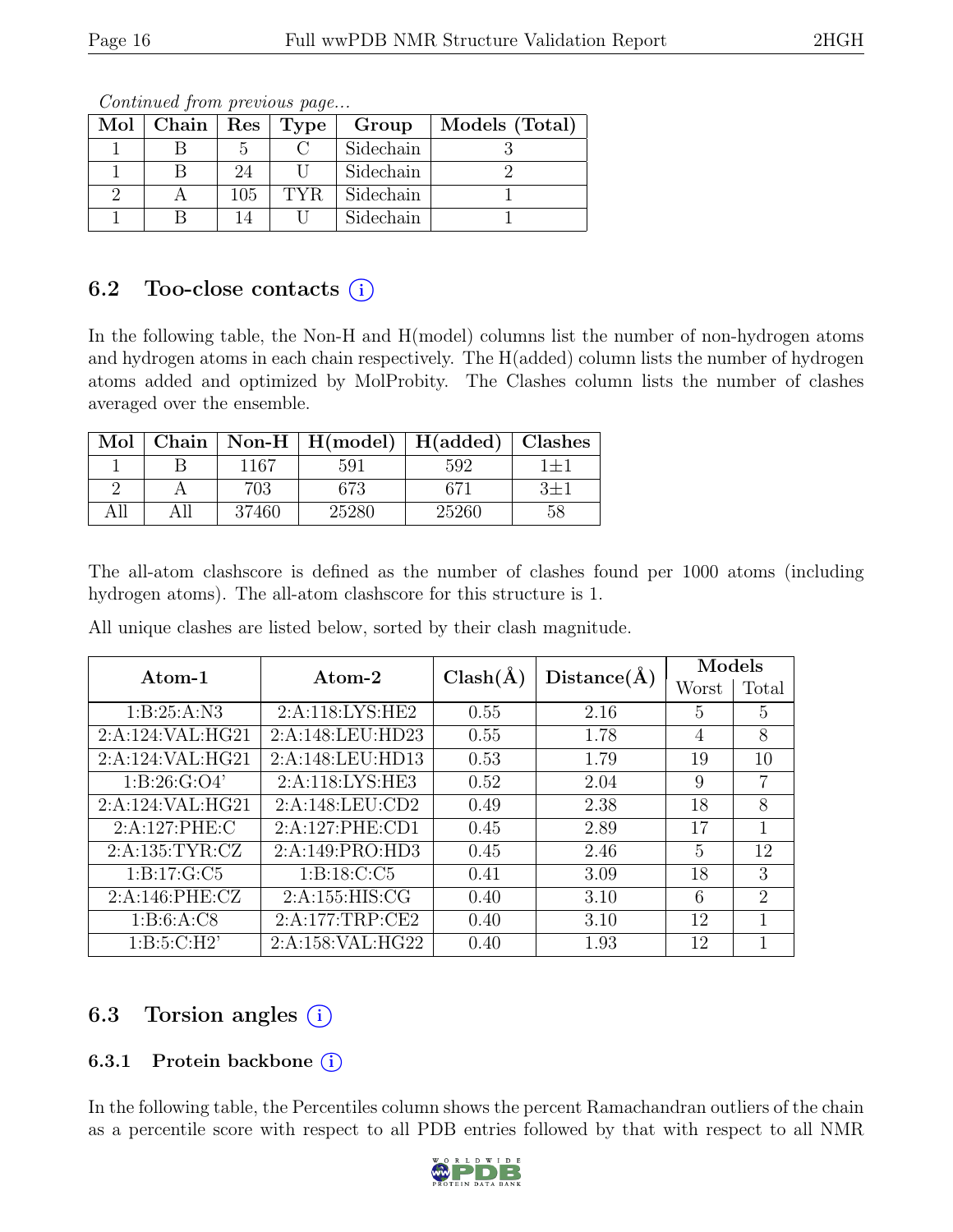|     | $Mol$   Chain | Analysed       | Favoured                   | Allowed                                  | Outliers | Percentiles |     |
|-----|---------------|----------------|----------------------------|------------------------------------------|----------|-------------|-----|
|     |               | $84/87$ (97\%) | $80 \pm 1$ (95 $\pm 1\%$ ) | $ 4\pm1(5\pm1\%) 0\pm0(0\pm0\%) 100 100$ |          |             |     |
| All |               | 1680/1740(97%) | 1595 (95\%)                | 85(5%)                                   | $0(0\%)$ | 100         | 100 |

entries. The Analysed column shows the number of residues for which the backbone conformation was analysed and the total number of residues.

There are no Ramachandran outliers.

#### 6.3.2 Protein sidechains (i)

In the following table, the Percentiles column shows the percent sidechain outliers of the chain as a percentile score with respect to all PDB entries followed by that with respect to all NMR entries. The Analysed column shows the number of residues for which the sidechain conformation was analysed and the total number of residues.

| Mol | Chain | Analysed       | Rotameric                                        | <b>Outliers</b> |                 | Percentiles |
|-----|-------|----------------|--------------------------------------------------|-----------------|-----------------|-------------|
|     |       | $78/80 (98\%)$ | $72\pm1$ (93 $\pm1\%$ )   6 $\pm1$ (7 $\pm1\%$ ) |                 | 18 <sup>1</sup> | 67          |
| All |       | 1560/1600(98%) | 1450 (93%)                                       | 110 $(7%)$      |                 | 67          |

All 14 unique residues with a non-rotameric sidechain are listed below. They are sorted by the frequency of occurrence in the ensemble.

| Mol            | Chain | Res | <b>Type</b> | Models (Total) |
|----------------|-------|-----|-------------|----------------|
| $\overline{2}$ | А     | 104 | <b>MET</b>  | 20             |
| $\overline{2}$ | А     | 127 | PHE         | 20             |
| $\overline{2}$ | А     | 176 | <b>THR</b>  | 20             |
| $\overline{2}$ | А     | 131 | <b>GLN</b>  | 19             |
| $\overline{2}$ | А     | 144 | <b>LYS</b>  | 6              |
| $\overline{2}$ | А     | 151 | $\rm{ARG}$  | $\overline{5}$ |
| $\overline{2}$ | Α     | 120 | ASN         | 4              |
| $\overline{2}$ | A     | 154 | $\rm{ARG}$  | 4              |
| $\overline{2}$ | Α     | 170 | <b>CYS</b>  | 3              |
| $\overline{2}$ | А     | 153 | <b>LYS</b>  | $\overline{2}$ |
| $\overline{2}$ | А     | 175 | <b>LYS</b>  | $\overline{2}$ |
| $\overline{2}$ | А     | 165 | <b>LYS</b>  | $\overline{2}$ |
| $\overline{2}$ | А     | 117 | <b>LYS</b>  | $\overline{2}$ |
| $\overline{2}$ | А     | 111 | ASN         | 1              |

6.3.3 RNA  $(i)$ 

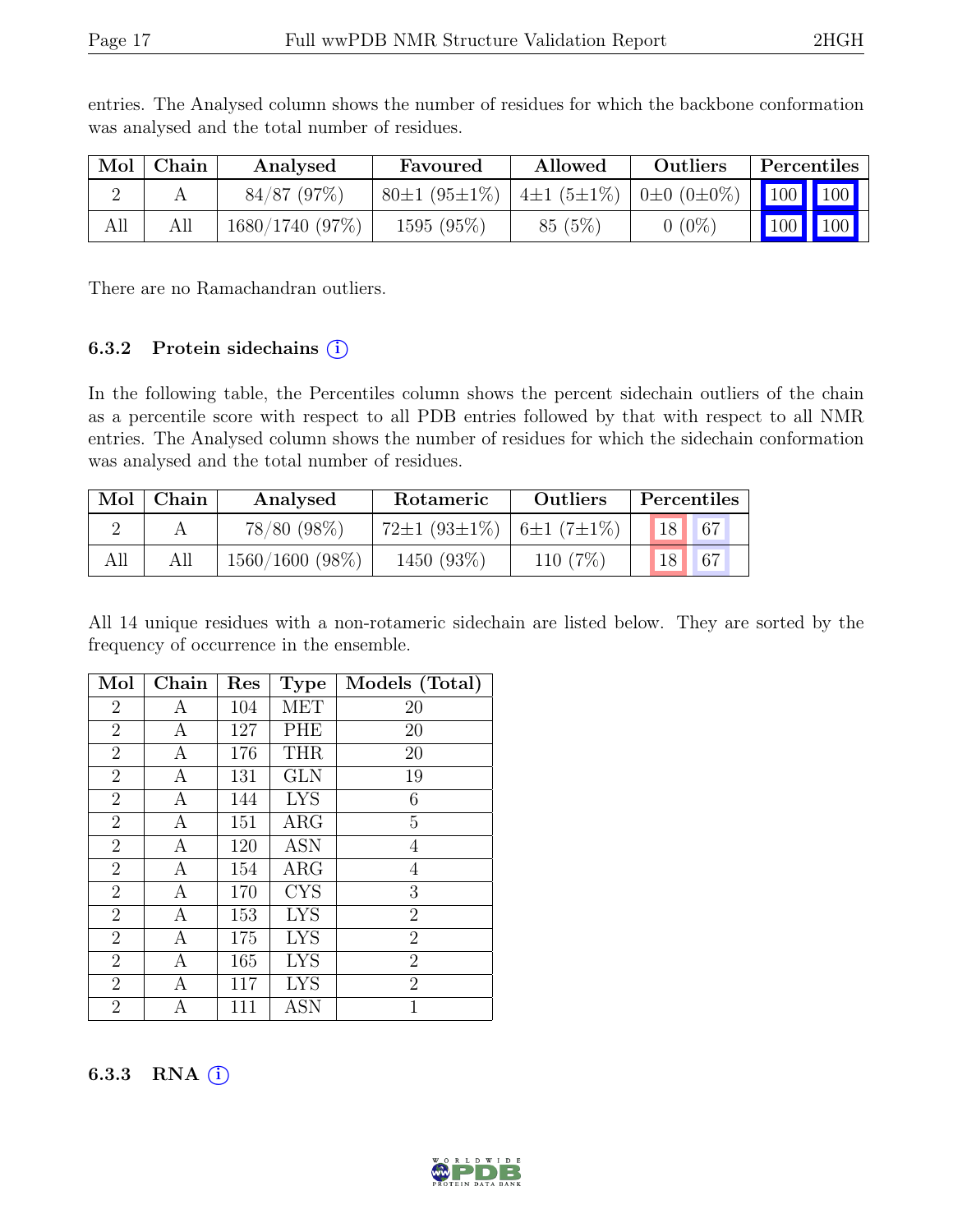|     | Mol   Chain | Analysed          | Backbone Outliers   Pucker Outliers   Suiteness |                       |                 |
|-----|-------------|-------------------|-------------------------------------------------|-----------------------|-----------------|
|     |             | $54/55$ (98\%)    | $4\pm0.8\pm0\%$                                 | $0\pm 0$ $(0\pm 0\%)$ | $0.63 \pm 0.01$ |
| All | All         | $1080/1100$ (98%) | 81 (8%)                                         | $1(0\%)$              | 0.63            |

The overall RNA backbone suiteness is 0.63.

All unique RNA backbone outliers are listed below:

|  |    |     | Mol   Chain   Res   Type   Models (Total) |
|--|----|-----|-------------------------------------------|
|  | 19 |     | 20                                        |
|  | 26 | ( Հ | ソロ                                        |
|  | 52 | ( ⊹ | 20                                        |
|  | 15 |     |                                           |
|  |    |     |                                           |

All unique RNA pucker outliers are listed below:

|  |  | Mol   Chain   Res   Type   Models (Total) |
|--|--|-------------------------------------------|
|  |  |                                           |

### 6.4 Non-standard residues in protein, DNA, RNA chains (i)

There are no non-standard protein/DNA/RNA residues in this entry.

### 6.5 Carbohydrates  $(i)$

There are no monosaccharides in this entry.

### 6.6 Ligand geometry  $(i)$

Of 3 ligands modelled in this entry, 3 are monoatomic - leaving 0 for Mogul analysis.

### 6.7 Other polymers  $(i)$

There are no such molecules in this entry.

### 6.8 Polymer linkage issues  $(i)$

There are no chain breaks in this entry.